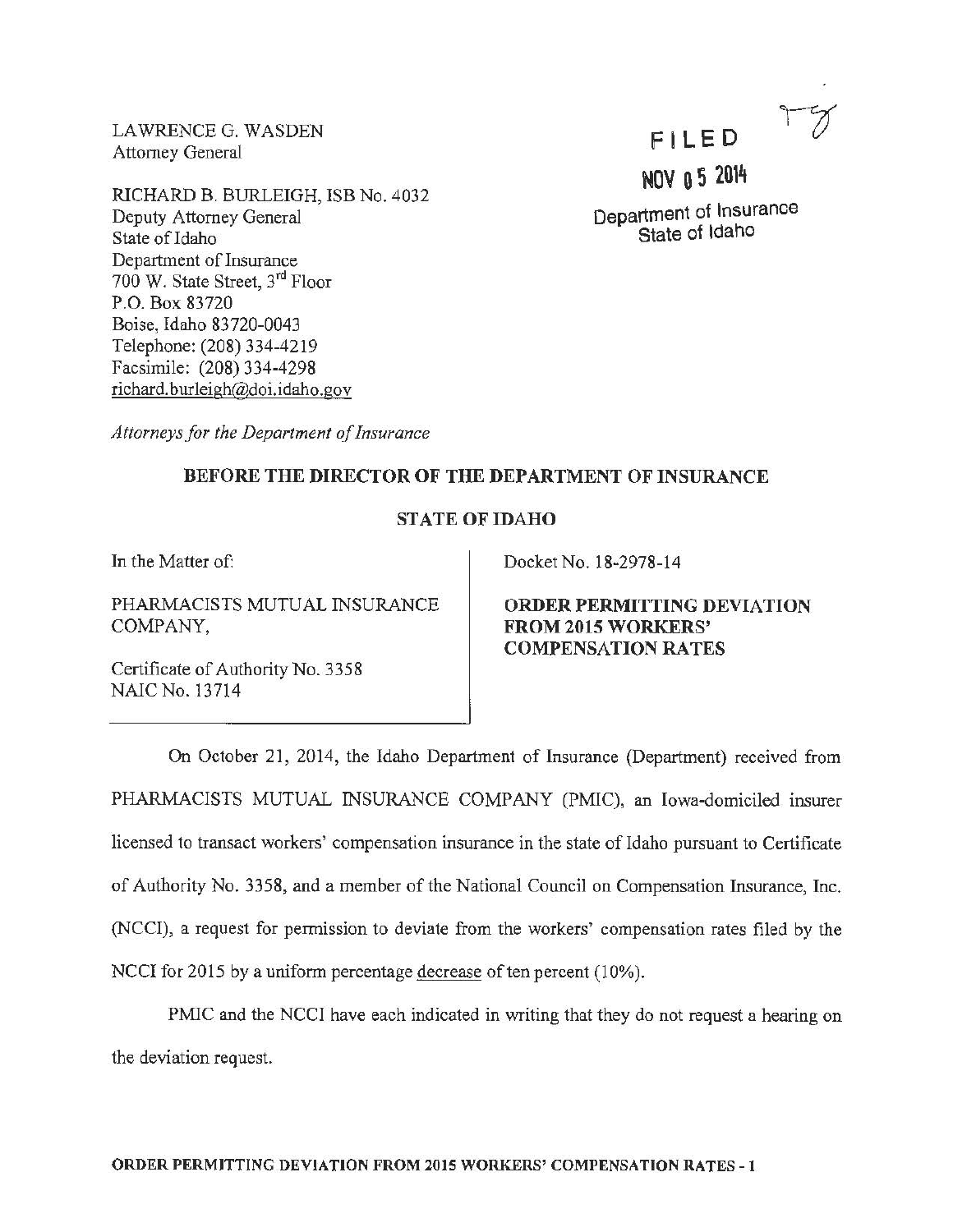The Department's Director (Director), having reviewed and being fully apprised of PMIC's request to deviate from the Idaho workers' compensation premium rates filed by the NCCI for 2015, and the requirements of Idaho Code § 41-1614, has determined that the requested rate deviation is justified.

NOW, THEREFORE, IT IS HEREBY ORDERED, pursuant to Idaho Code § 41-1614. that PMIC's request to deviate by a uniform percentage decrease of ten percent  $(10\%)$  from the workers' compensation rates filed by the NCCI for 2015, exclusive of terrorism rates, is GRANTED. This deviation from the Idaho workers' compensation premium rates filed by the NCCI for 2015 shall take effect on January 1, 2015, and shall remain in effect for one year from that date unless terminated sooner with the approval of the Director.

DATED this  $5$   $\mathcal{D}$  day of November, 2014.

STATE OF IDAHO DEPARTMENT OF INSURANCE

Ulliam Jeal

Director